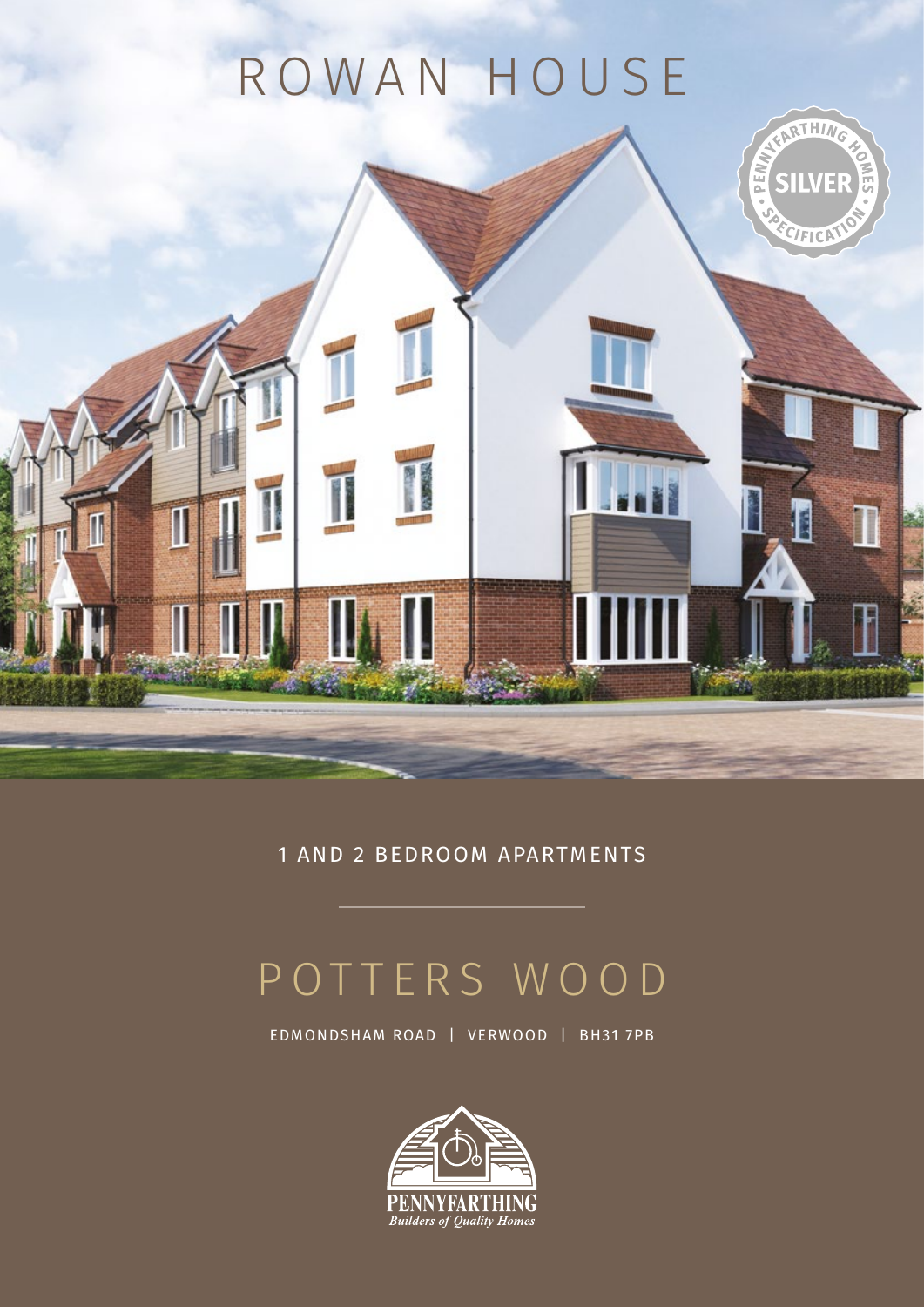### ROWAN HOUSE



| Apartment 166 |                                                                       |                   | Apartment 167 |                                                  | Apartment 168             |           |                                    |
|---------------|-----------------------------------------------------------------------|-------------------|---------------|--------------------------------------------------|---------------------------|-----------|------------------------------------|
|               | Living/Dining $4.94 \text{ m} \times 3.31 \text{ m}$ 16' 2" x 10' 10" |                   |               | Living/Dining $4.70$ m x 3.04m $15'$ 5" x 10' 0" |                           |           | Living/Dining $5.02m \times 3.12m$ |
| Kitchen       | $3.93m \times 1.88m$ 12' 10" $\times$ 6' 2"                           |                   | Kitchen       | $3.04$ m x 2.15m 10' 10" x 7' 0"                 |                           | Kitchen   | $4.22m \times 1.87m$               |
| Bedroom 1     | $3.64$ m x 3.07m 11' 11" x 10' 2"                                     |                   | Bedroom 1     | $3.61m \times 3.11m$                             | $11'$ 10" $\times$ 10' 2" | Bedroom 1 | $3.83m \times 3.14m$               |
| Bedroom 2     | $3.64m \times 2.27m$                                                  | $11'$ 11" x 7' 5" |               |                                                  |                           | Bedroom 2 | $3.83m \times 2.30m$               |

#### Apartment 169

 $17'1''$  x 10' 3"  $13'10'' \times 6'1''$  $12'$  7" x 10' 3"  $12'$  7" x 7' 6"

|           | Living/Dining $4.70m \times 2.95m$ 15' 5" $\times$ 10' 0" |                    |
|-----------|-----------------------------------------------------------|--------------------|
| Kitchen   | $2.95m \times 2.15m$ 9' 8" x 7' 0"                        |                    |
| Bedroom 1 | $3.61m \times 3.11m$                                      | $11'$ 10" x 10' 2" |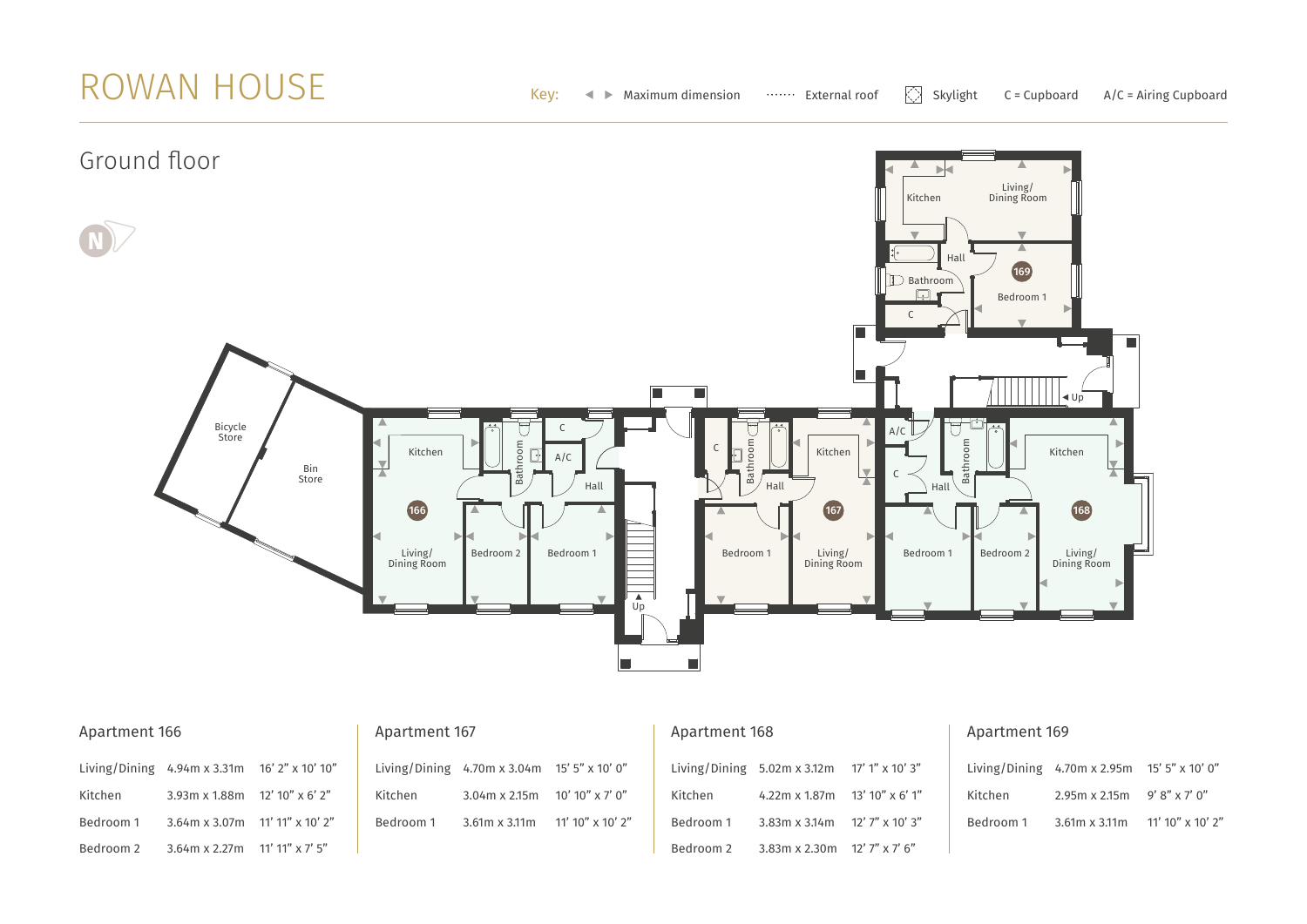

| Apartment 170 |                                                                              |  | Apartment 171 |                                                  |                   | Apartment 172 |                                                    |  | Apartm    |
|---------------|------------------------------------------------------------------------------|--|---------------|--------------------------------------------------|-------------------|---------------|----------------------------------------------------|--|-----------|
|               | Living/Dining $4.94 \text{ m} \times 3.31 \text{ m}$ 16' 2" $\times$ 10' 10" |  |               | Living/Dining $4.70$ m x 3.04m $15'$ 5" x 10' 0" |                   |               | Living/Dining $5.02m \times 3.12m$ 17' 1" x 10' 3" |  | Living/Di |
| Kitchen       | $3.93 \text{ m} \times 1.88 \text{ m}$ 12' 10" $\times$ 6' 2"                |  | Kitchen       | $3.04m \times 2.15m$                             | $10'$ 10" x 7' 0" | Kitchen       | $4.22$ m x 1.87 m 13' 10" x 6' 1"                  |  | Kitchen   |
| Bedroom 1     | $3.64$ m x 3.07 m 11' 11" x 10' 2"                                           |  | Bedroom 1     | $3.61m \times 3.11m$                             | 11' 10" x 10' 2"  | Bedroom 1     | $3.83$ m x 3.14m 12' 7" x 10' 3"                   |  | Bedroom   |
| Bedroom 2     | $3.64$ m x 2.27m 11' 11" x 7' 5"                                             |  |               |                                                  |                   | Bedroom 2     | $3.83$ m x 2.30m 12' 7" x 7' 6"                    |  |           |

#### ent 173

|           | Living/Dining $4.70$ m x 2.95m $15'$ 5" x 10' 0" |                  |
|-----------|--------------------------------------------------|------------------|
| Kitchen   | $2.95m \times 2.15m$ 9' 8" x 7' 0"               |                  |
| Bedroom 1 | $3.61m \times 3.11m$                             | 11' 10" x 10' 2" |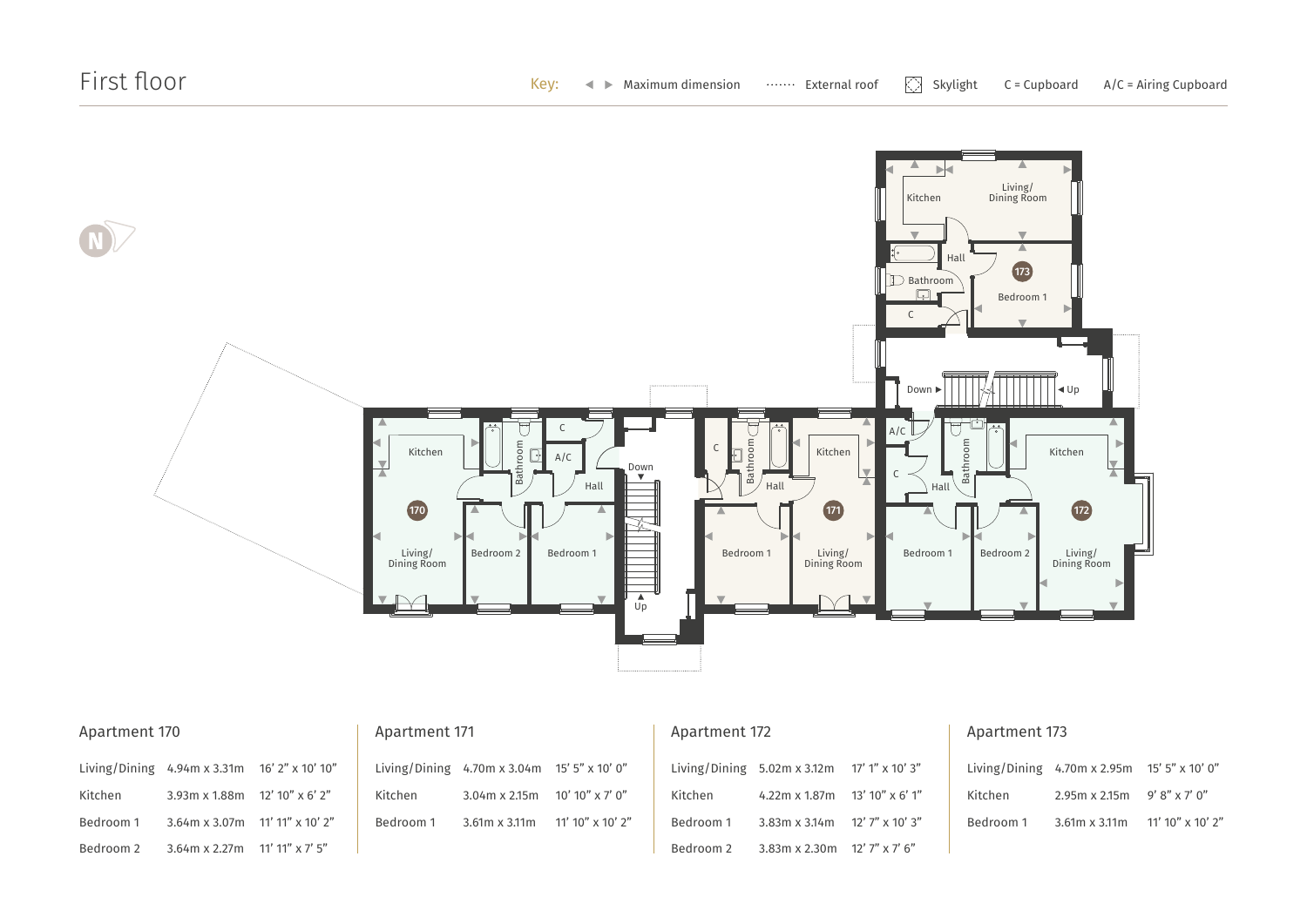

| Apartment 174 |                                                                       |  | Apartment 175 |                                                  |                  | Apartment 176 |                                                    |                 | Apar   |
|---------------|-----------------------------------------------------------------------|--|---------------|--------------------------------------------------|------------------|---------------|----------------------------------------------------|-----------------|--------|
|               | Living/Dining $4.94 \text{ m} \times 3.31 \text{ m}$ 16' 2" x 10' 10" |  |               | Living/Dining $4.70$ m x 3.04m $15'$ 5" x 10' 0" |                  |               | Living/Dining $5.02m \times 3.12m$ 17' 1" x 10' 3" |                 | Living |
| Kitchen       | $3.93$ m x 1.88 m 12' 10" x 6' 2"                                     |  | Kitchen       | $3.04m \times 2.15m$                             | 10' 10" x 7' 0"  | Kitchen       | 4.22m x 1.87m                                      | 13' 10" x 6' 1" | Kitch  |
| Bedroom 1     | $3.64$ m x 3.07 m 11' 11" x 10' 2"                                    |  | Bedroom 1     | $3.61m \times 3.11m$                             | 11' 10" x 10' 2" | Bedroom 1     | $3.83$ m x 3.14 m 12' 7" x 10' 3"                  |                 | Bedro  |
| Bedroom 2     | $3.64$ m x 2.27m 11' 11" x 7' 5"                                      |  |               |                                                  |                  | Bedroom 2     | $3.83$ m x 2.30 m 12' 7" x 7' 6"                   |                 |        |

#### rtment 177

|           | Living/Dining $4.70$ m x 2.95m $15'$ 5" x 10' 0" |                  |
|-----------|--------------------------------------------------|------------------|
| Kitchen   | $2.95m \times 2.15m$ 9' 8" x 7' 0"               |                  |
| Bedroom 1 | $3.61m \times 3.11m$                             | 11' 10" x 10' 2" |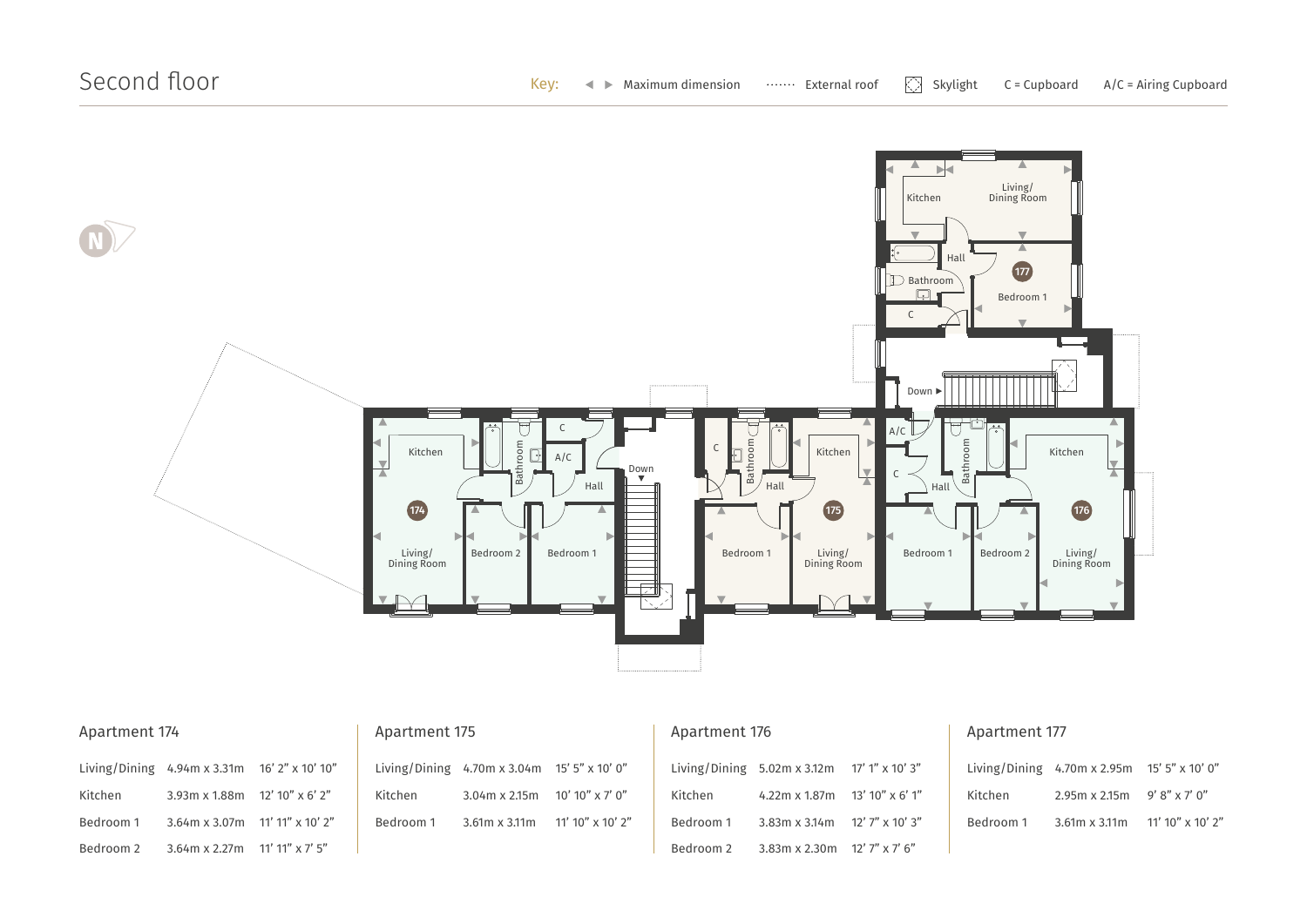### Silver property specifications

2 year Pennyfarthing Homes Customer Care Warranty

#### Kitchen:

- Luxury units with soft close cabinet doors and drawers
- Integrated stainless steel electric oven
- Integrated stainless steel 4 burner gas hob with extractor hood
- One and a half bowl sink with chrome mixer tap
- Laminate worktop with upstand and glass splashback above hob
- Washer/Dryer supplied to Kitchen

#### Bathroom:

- White sanitary ware with contemporary chrome fittings
- Full and half height wall tiling to bathroom
- Heated towel rail to bathroom
- Mirror with integrated light, shaver socket and demister to bathroom

#### Lighting and Electrical:

Co-ordinating lighting points and electrical fittings provided in ample quantity throughout plus:

- Recessed ceiling LED downlighters to kitchen and bathroom
- White switches throughout
- TV, Fibre and SkyQ points provided to home\*

#### Heating:

- Dual zone gas fired central heating with energy efficient Worcester combi-boiler
- Radiators with thermostatic radiator valves

#### Finishing Touches:

- Oak faced doors with grooves and contemporary chrome lever handles
- Plastered ceilings finished in matt white emulsion
- Moulded architraves with co-ordinated skirting boards in white satin finish
- Walls finished in matt white emulsion
- White PVCu double glazed doors and windows

#### Externally:

- Allocated parking space in resident's car park
- Juliette balcony to selected plots

#### Safety and Guarantee:

- Each new home has a 10 year One Guarantee and 2 year Pennyfarthing Homes Customer Care Warranty
- Mains operated smoke, heat and CO detectors with battery back-up
- Wiring for future alarm to individual apartments

#### Communal Areas:

- Video telephone entry system
- Walls and ceilings in matt white emulsion
- External lighting with PIR and dusk-to-dawn sensor with timer
- Carpet to all communal areas